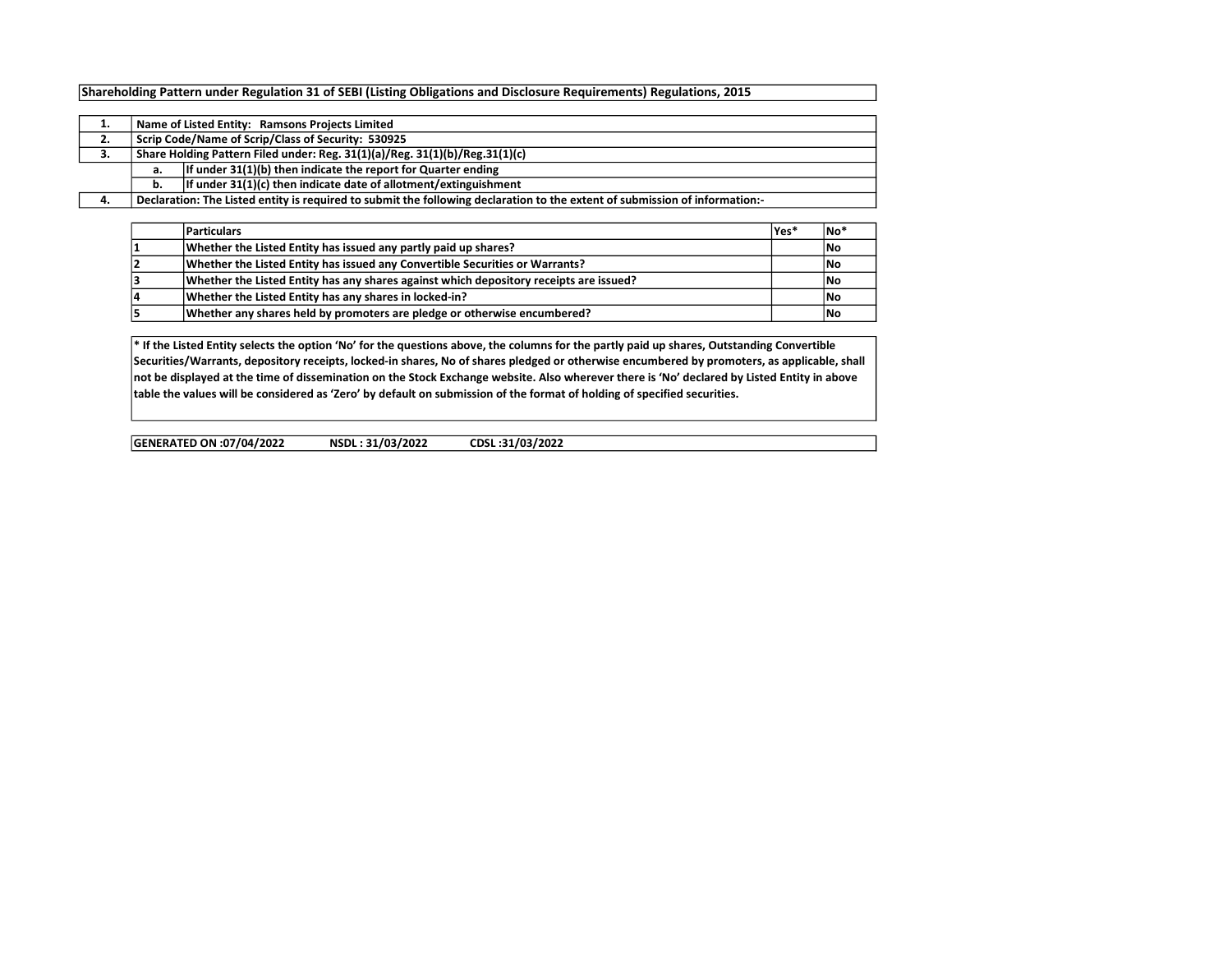## Ramsons Projects Limited

## Table I - Summary Statement holding of specified securities

|      |                                      |                  |                    | No. of         | No. of           |                       | Sharehold<br>ling as a %<br>of total<br>lno. of | Number of Voting Rights held in each class<br>of securities |  |         | ⊺Sharehol<br>⊺No. of<br>Shares<br>ding, as a<br>Underlyin %<br>assuming<br> Outstandi   full |                                       |            |     | <b>Number of Shares</b><br>pledged or<br>Number of Locked in  otherwise <br>encumbered | <b>Number</b><br>of equity |                   |          |        |       |
|------|--------------------------------------|------------------|--------------------|----------------|------------------|-----------------------|-------------------------------------------------|-------------------------------------------------------------|--|---------|----------------------------------------------------------------------------------------------|---------------------------------------|------------|-----|----------------------------------------------------------------------------------------|----------------------------|-------------------|----------|--------|-------|
|      |                                      |                  | No. of             | Partly         | shares           |                       | shares                                          |                                                             |  |         | ng                                                                                           | conversio                             |            |     |                                                                                        |                            | <b>shares</b>     |          |        |       |
|      |                                      |                  | fully paid paid-up |                | underlyin        |                       |                                                 | Calculate No of Voting Rights                               |  |         |                                                                                              | convertibl n of                       |            |     | As a % of                                                                              |                            | As a % of held in |          |        |       |
|      |                                      | Nos. of          | up equity equity   |                |                  | Total nos.   d as per |                                                 |                                                             |  |         | Total as a le                                                                                |                                       | convertibl |     | Itotal                                                                                 |                            | total             | demateri |        |       |
|      |                                      | sharehold shares |                    | <b>Ishares</b> | Depositor shares |                       | SCRR,                                           | Class eg:   Class eg:                                       |  |         | l% of                                                                                        | securities e                          |            |     | <b>Shares</b>                                                                          |                            | Shares            | alised   |        |       |
|      | Category   Category of shareholder   | ers              | <b>held</b>        | held           | y Receipts held  |                       | 1957)                                           |                                                             |  | Tota    | $  (A+B+C)$                                                                                  | $ $ (including securities $ No. (a) $ |            |     | held(b)                                                                                | No. (a)                    | held(b)           | form     |        |       |
| (1)  |                                      | (III)            | (IV)               | (V)            | (VI)             | $(VII) =$             | (VIII) As a                                     |                                                             |  | (IX)    |                                                                                              |                                       |            | (X) | (XI)=                                                                                  | (XII)                      |                   |          | (XIII) | (XIV) |
| (A)  | <b>Promoter &amp; Promoter Group</b> | 10               | 1621982            |                |                  | 1621982               | 53.9492                                         | 1621982                                                     |  | 1621982 | 53.9492                                                                                      |                                       | 53.9492    |     | 0.0000                                                                                 |                            | 0.0000            | 1569482  |        |       |
| (B)  | l Public                             | 1010             | 1384518            |                |                  | 1384518               | 46.0508                                         | 1384518                                                     |  | 1384518 | 46.0508                                                                                      |                                       | 46.0508    |     | 0.0000                                                                                 | <b>NA</b>                  | INA.              | 206472   |        |       |
| (C)  | Non Promoter - Non Public            |                  |                    |                |                  |                       |                                                 |                                                             |  |         |                                                                                              |                                       |            |     | 0.0000                                                                                 | <b>NA</b>                  | <b>NA</b>         |          |        |       |
| (C1) | <b>Shares Underlying DRs</b>         |                  |                    |                |                  |                       | 0.0000                                          |                                                             |  |         | 0.0000                                                                                       |                                       | 0.0000     |     | 0.0000                                                                                 | <b>NA</b>                  | <b>NA</b>         |          |        |       |
| (C2) | Shares Held By Employee Trust        |                  |                    |                |                  |                       | 0.0000                                          |                                                             |  |         | 0.0000                                                                                       |                                       | 0.0000     |     | 0.0000                                                                                 | <b>NA</b>                  | NA                |          |        |       |
|      | Total                                | 1020             | 3006500            |                |                  | 3006500               | 100.0000 3006500                                |                                                             |  | 3006500 | $100,0000$ $ 0$                                                                              |                                       | 100.0000   |     | 0.0000                                                                                 |                            | 0.0000            | 1775954  |        |       |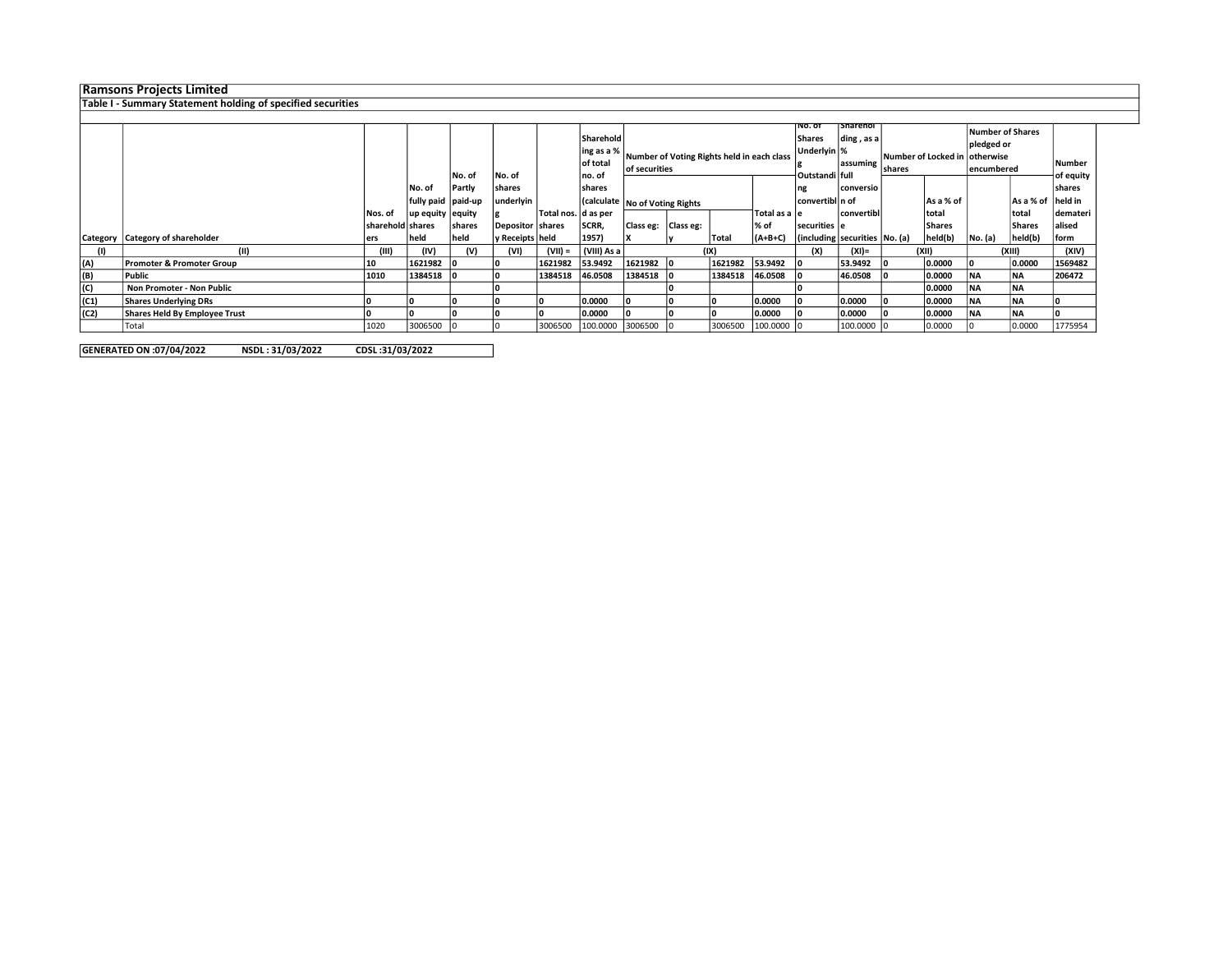|     | <b>Ramsons Projects Limited</b>                                                      |                    |            |                  |            |         |                      |                 |                                 |                                                             |           |                 |                                                      |                                    |                                 |                               |                                              |         |                     |          |
|-----|--------------------------------------------------------------------------------------|--------------------|------------|------------------|------------|---------|----------------------|-----------------|---------------------------------|-------------------------------------------------------------|-----------|-----------------|------------------------------------------------------|------------------------------------|---------------------------------|-------------------------------|----------------------------------------------|---------|---------------------|----------|
|     | Table II - Statement showing shareholding pattern of the Promoter and Promoter Group |                    |            |                  |            |         |                      |                 |                                 |                                                             |           |                 |                                                      |                                    |                                 |                               |                                              |         |                     |          |
|     |                                                                                      |                    |            |                  |            |         |                      |                 |                                 |                                                             |           |                 |                                                      |                                    |                                 |                               |                                              |         |                     |          |
|     |                                                                                      |                    |            |                  |            |         | No. of<br>shares     |                 | Sharehol<br>ding %<br>calculate | Number of Voting Rights held in each class<br>of securities |           |                 | No. of<br>Shares<br>Underlyin  %<br>Outstandi   full | Sharehol<br>ding, as a<br>assuming | shares                          | Number of Locked in otherwise | Number of Shares<br>pledged or<br>encumbered |         | Number<br>of equity |          |
|     |                                                                                      |                    |            |                  | No. of     | Partly  | underlyin            |                 | d as per                        |                                                             |           |                 |                                                      | ng                                 | conversio                       |                               |                                              |         |                     | shares   |
|     |                                                                                      |                    |            |                  | fully paid | paid-up |                      |                 | <b>SCRR</b>                     | No of Voting Rights                                         |           |                 |                                                      | convertib n of                     |                                 |                               | As a % of                                    |         | As a % of           | held in  |
|     |                                                                                      |                    |            | Nos. of          | up equity  | equity  | Depositor Total nos. |                 | 1957 As a                       |                                                             |           |                 | Total as a lle                                       |                                    | convertib                       |                               | total                                        |         | total               | demateri |
|     |                                                                                      |                    |            | sharehold shares |            | shares  |                      | shares          | % of                            | Class eg:                                                   | Class eg: |                 | % of                                                 | securities le                      |                                 |                               | <b>Shares</b>                                |         | <b>Shares</b>       | alised   |
|     | Category & Name of the shareholders                                                  | <b>Entity Type</b> | PAN        | ers              | held       | held    | Receipts             | held            | $(A+B+C2)$                      | Ιx                                                          |           | Total           | $(A+B+C)$                                            |                                    | (including securities   No. (a) |                               | held(b)                                      | No. (a) | held(b)             | form     |
|     | (1)                                                                                  |                    | (II)       | (III)            | (IV)       | (V)     | (VI)                 | $(VII) =$       | (VIII) As a                     |                                                             |           | (IX)            |                                                      | (X)                                | $(XI) =$                        |                               | (XII)                                        |         | (XIII)              | (XIV)    |
|     | Indian                                                                               |                    |            |                  |            |         |                      |                 |                                 |                                                             |           |                 |                                                      |                                    |                                 |                               |                                              |         |                     |          |
| (a) | Individuals / Hindu Undivided Family                                                 |                    |            |                  | 963128     |         | ١٥                   | 963128          | 32.0349                         | 963128                                                      |           | 963128          | 32.0349                                              |                                    | 32.0349                         |                               | 0.0000                                       |         | 0.0000              | 910628   |
|     | Sunil Sachdeva                                                                       | Promoters          | AATPS7424F |                  | 690500     |         |                      | 690500          | 22.9669                         | 690500                                                      |           | 690500          | 22.9669                                              |                                    | 22.9669                         |                               | 0.0000                                       |         | 0.0000              | 690500   |
|     | Pankaj Mani Sachdeva                                                                 | Promoters          | ABIPS0738C |                  | 196400     |         |                      | 196400          | 6.5325                          | 196400                                                      |           | 196400          | 6.5325                                               |                                    | 6.5325                          |                               | 0.0000                                       |         | 0.0000              | 196400   |
|     | Mohan Lal Chhabra                                                                    | Promoters          |            |                  | 28600      |         |                      | 28600           | 0.9513                          | 28600                                                       |           | 28600           | 0.9513                                               |                                    | 0.9513                          |                               | 0.0000                                       |         | 0.0000              |          |
|     | Suman Sachdeva                                                                       | Promoters          | ABFPS8791Q |                  | 19800      |         |                      | 19800           | 0.6586                          | 19800                                                       |           | 19800           | 0.6586                                               |                                    | 0.6586                          |                               | 0.0000                                       |         | 0.0000              | 19800    |
|     | Sunil Chhabra                                                                        | Promoters          |            |                  | 19000      |         |                      | 19000           | 0.6320                          | 19000                                                       |           | 19000           | 0.6320                                               |                                    | 0.6320                          |                               | 0.0000                                       |         | 0.0000              |          |
|     | Rakesh Arora                                                                         | Promoters          | AAGPA4632G |                  | 3928       |         |                      | 3928            | 0.1307                          | 3928                                                        |           | 3928            | 0.1307                                               |                                    | 0.1307                          |                               | 0.0000                                       |         | 0.0000              | 3928     |
|     | Mohan Lal Chhabra                                                                    | Promoters          |            |                  | 2500       |         |                      | 2500            | 0.0832                          | 2500                                                        |           | 2500            | 0.0832                                               |                                    | 0.0832                          |                               | 0.0000                                       |         | 0.0000              |          |
|     | Jitendra Sachdeva                                                                    | Promoters          |            |                  | 2400       |         |                      | 2400            | 0.0798                          | 2400                                                        |           | 2400            | 0.0798                                               |                                    | 0.0798                          |                               | 0.0000                                       |         | 0.0000              |          |
| (b) | Central Government / State Government(s)                                             |                    |            |                  |            |         | ١n                   | ١o              | 0.0000                          | l٥                                                          |           | ١o              | 0.0000                                               | l٥                                 | 0.0000                          |                               | 0.0000                                       |         | 0.0000              | n        |
| (c) | <b>Financial Institutions / Banks</b>                                                |                    |            |                  |            |         | ١n                   | ١o              | 0.0000                          | l٥                                                          |           | ١o              | 0.0000                                               | l٥                                 | 0.0000                          |                               | 0.0000                                       |         | 0.0000              | n.       |
| (d) | Any Other (Specify)                                                                  |                    |            |                  | 658854     |         | ١٥                   | 658854          | 21.9143                         | 658854                                                      |           | 658854          | 21.9143                                              |                                    | 21.9143                         |                               | 0.0000                                       |         | 0.0000              | 658854   |
|     | <b>Bodies Corporate</b>                                                              |                    |            |                  | 658854     |         | ۱n                   | 658854          | 21.9143                         | 658854                                                      |           | 658854          | 21.9143                                              |                                    | 21.9143                         |                               | 0.0000                                       |         | 0.0000              | 658854   |
|     | Sas Infotech Private Limited                                                         | Promoter Group     | AAKCS8762Q |                  | 510454     |         |                      | 510454          | 16.9783                         | 510454                                                      |           | 510454          | 16.9783                                              |                                    | 16.9783                         |                               | 0.0000                                       |         | 0.0000              | 510454   |
|     | S A S Servizio Private Limited                                                       | Promoter Group     | AAACR4452L |                  | 148400     |         |                      | 148400          | 4.9360                          | 148400                                                      |           | 148400          | 4.9360                                               |                                    | 4.9360                          |                               | 0.0000                                       |         | 0.0000              | 148400   |
|     | Sub Total (A)(1)                                                                     |                    |            | 10               | 1621982    |         | Ι٥                   | 1621982         | 53.9492                         | 1621982                                                     |           | 1621982         | 53.9492                                              |                                    | 53.9492                         |                               | 0.0000                                       |         | 0.0000              | 1569482  |
|     | Foreign                                                                              |                    |            |                  |            |         |                      |                 |                                 |                                                             |           |                 |                                                      |                                    |                                 |                               |                                              |         |                     |          |
| (a) | Individuals (Non-Resident Individuals / Foreign Individuals)                         |                    |            |                  |            |         |                      |                 | 0.0000                          |                                                             |           |                 | 0.0000                                               |                                    | 0.0000                          |                               | 0.0000                                       |         | 0.0000              |          |
| (b) | Government                                                                           |                    |            |                  |            |         | Ι٥                   | l۵              | 0.0000                          |                                                             |           | ١n              | 0.0000                                               | O                                  | 0.0000                          |                               | 0.0000                                       |         | 0.0000              | n        |
| (c) | <b>Institutions</b>                                                                  |                    |            |                  |            |         |                      | ١o              | 0.0000                          |                                                             |           | ١o              | 0.0000                                               | l٥                                 | 0.0000                          |                               | 0.0000                                       |         | 0.0000              |          |
| (d) | <b>Foreign Portfolio Investor</b>                                                    |                    |            |                  |            |         | ١٥                   | ١o              | 0.0000                          |                                                             |           | ١o              | 0.0000                                               | l٥                                 | 0.0000                          |                               | 0.0000                                       |         | 0.0000              | n        |
| (e) | Any Other (Specify)                                                                  |                    |            |                  |            |         |                      | l۵              | 0.0000                          |                                                             |           | l٥              | 0.0000                                               |                                    | 0.0000                          |                               | 0.0000                                       |         | 0.0000              |          |
|     | Sub Total (A)(2)                                                                     |                    |            |                  |            |         |                      | Ι∩              | 0.0000                          |                                                             |           | Ι∩              | 0.0000                                               |                                    | 0.0000                          |                               | 0.0000                                       |         | 0.0000              |          |
|     | Total Shareholding Of Promoter And Promoter Group (A)=                               |                    |            |                  |            |         |                      |                 |                                 |                                                             |           |                 |                                                      |                                    |                                 |                               |                                              |         |                     |          |
|     | $(A)(1)+(A)(2)$                                                                      |                    |            | 10               | 1621982    |         |                      | 1621982 53.9492 |                                 | 1621982                                                     |           | 1621982 53.9492 |                                                      |                                    | 53.9492                         |                               | 0.0000                                       |         | 0.0000              | 1569482  |

Details of Shares which remain unclaimed may be given hear along with details such as number of shareholders, outstanding shares held in demat/unclaimed suspense account, voting rights which are frozen

etc.

## Note :

(1) PAN would not be displayed on website of Stock Exchange(s)

(2) The term 'Encumbrance' has the same meaning as assigned under regulation 28(3) of SEBI (Substantial Acquisition of Shares and Takeovers) Regulations, 2011.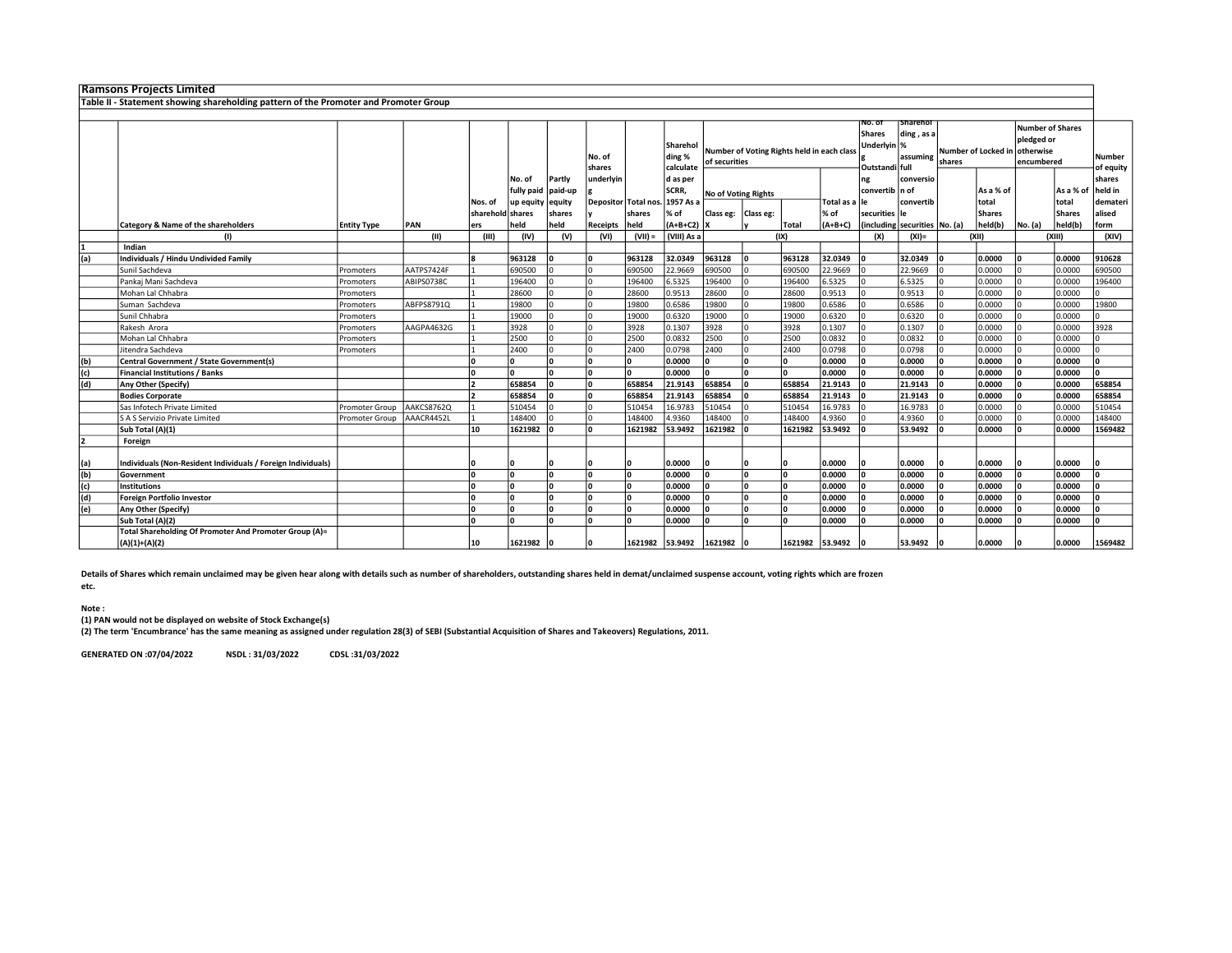|              | <b>Ramsons Projects Limited</b>                                              |                                           |                             |                     |                  |                   |                            |                                 |               |           |                                            |                    |                                                          |                                           |                                      |                        |                                                                  |                        |                     |
|--------------|------------------------------------------------------------------------------|-------------------------------------------|-----------------------------|---------------------|------------------|-------------------|----------------------------|---------------------------------|---------------|-----------|--------------------------------------------|--------------------|----------------------------------------------------------|-------------------------------------------|--------------------------------------|------------------------|------------------------------------------------------------------|------------------------|---------------------|
|              | Table III - Statement showing shareholding pattern of the Public shareholder |                                           |                             |                     |                  |                   |                            |                                 |               |           |                                            |                    |                                                          |                                           |                                      |                        |                                                                  |                        |                     |
|              |                                                                              |                                           |                             |                     |                  |                   |                            |                                 |               |           |                                            |                    |                                                          |                                           |                                      |                        |                                                                  |                        |                     |
|              |                                                                              |                                           |                             |                     |                  | No. of            |                            | Sharehol<br>ding %<br>calculate | of securities |           | Number of Voting Rights held in each class |                    | No. of<br><b>Shares</b><br>Underlyin %<br>Outstandi full | <b>Sharehol</b><br>ding, as a<br>assuming | <b>Number of Locked in</b><br>shares |                        | <b>Number of Shares</b><br>pledged or<br>otherwise<br>encumbered |                        | Number<br>of equity |
|              |                                                                              | No. of<br>Partly<br>paid-up<br>fully paid |                             | shares<br>underlyin |                  | d as per<br>SCRR, | <b>No of Voting Rights</b> |                                 |               |           | ng<br>convertibl n of                      | conversio          |                                                          | As a % of                                 |                                      | As a % of              | shares<br>held in                                                |                        |                     |
|              |                                                                              |                                           | Nos. of<br>sharehold shares | up equity           | equity<br>shares | <b>Depositor</b>  | Total nos<br>shares        | 1957 As a<br>% of               | Class eg:     | Class eg: |                                            | Total as a<br>% of | le<br>securities                                         | convertibl                                |                                      | total<br><b>Shares</b> |                                                                  | total<br><b>Shares</b> | demateri<br>alised  |
|              | Category & Name of the shareholders                                          | PAN                                       | ers                         | held                | held             | y Receipts held   |                            | $(A+B+C2)$ X                    |               | l٧        | Total                                      | $(A+B+C)$          |                                                          | (including securities   No. (a)           |                                      | held(b)                | No. (a)                                                          | held(b)                | form                |
|              | (1)                                                                          | (II)                                      | (III)                       | (IV)                | (V)              | (VI)              | $(VII) =$                  | (VIII) As a                     |               |           | (IX)                                       |                    | (X)                                                      | $(XI) =$                                  |                                      | (XII)                  |                                                                  | (XIII)                 | (XIV)               |
| $\mathbf{1}$ | <b>Institutions</b>                                                          |                                           |                             |                     |                  |                   |                            |                                 |               |           |                                            |                    |                                                          |                                           |                                      |                        |                                                                  |                        |                     |
| (a)          | <b>Mutual Fund</b>                                                           |                                           | ١o                          | ۱o                  | ۱n               | ١o                | n                          | 0.0000                          | $\mathbf{0}$  | ١o        | l٥                                         | 0.0000             | ١o                                                       | 0.0000                                    | ١o                                   | 0.0000                 | <b>NA</b>                                                        | <b>NA</b>              | 0                   |
| (b)          | <b>Venture Capital Funds</b>                                                 |                                           | O                           | ١n                  | ۱n               | ١o                | n                          | 0.0000                          | $\mathbf{0}$  | ١o        |                                            | 0.0000             | ١o                                                       | 0.0000                                    | ١o                                   | 0.0000                 | <b>NA</b>                                                        | <b>NA</b>              | $\mathbf{0}$        |
| (c)          | <b>Alternate Investment Funds</b>                                            |                                           | ۱o                          | ١n                  | ۱n               | ١o                | ١o                         | 0.0000                          | $\Omega$      | ١o        | n                                          | 0.0000             | ١o                                                       | 0.0000                                    | ١o                                   | 0.0000                 | <b>NA</b>                                                        | <b>NA</b>              | $\overline{0}$      |
| (d)          | <b>Foreign Venture Capital Investors</b>                                     |                                           | O                           | ١n                  | ۱n               | ١o                | <b>n</b>                   | 0.0000                          | $\mathbf{0}$  | ١o        |                                            | 0.0000             | ١o                                                       | 0.0000                                    | ١o                                   | 0.0000                 | <b>NA</b>                                                        | <b>NA</b>              | $\mathbf{0}$        |
| (e)          | Foreign Portfolio Investor                                                   |                                           | ١o                          | ١n                  | ١o               | ١o                | ١o                         | 0.0000                          | $\Omega$      | ١o        | n                                          | 0.0000             | ١o                                                       | 0.0000                                    | ١o                                   | 0.0000                 | <b>NA</b>                                                        | <b>NA</b>              | $\mathbf{0}$        |
| (f)          | <b>Financial Institutions / Banks</b>                                        |                                           | O                           | ١n                  | ۱n               | ١o                |                            | 0.0000                          | $\Omega$      | ١o        |                                            | 0.0000             | ١o                                                       | 0.0000                                    | ١o                                   | 0.0000                 | <b>NA</b>                                                        | <b>NA</b>              | 0                   |
| (g)          | <b>Insurance Companies</b>                                                   |                                           | O                           | ١n                  | ۱n               | ١o                |                            | 0.0000                          |               | ۱o        |                                            | 0.0000             | ١o                                                       | 0.0000                                    | ۱o                                   | 0.0000                 | <b>NA</b>                                                        | <b>NA</b>              | O                   |
| (h)          | <b>Provident Funds/ Pension Funds</b>                                        |                                           | O                           | ٥                   | ۱o               | ١o                | O                          | 0.0000                          | $\mathbf{0}$  | ١o        |                                            | 0.0000             | ١o                                                       | 0.0000                                    | ١o                                   | 0.0000                 | <b>NA</b>                                                        | <b>NA</b>              | $\mathbf{o}$        |
| (i)          | Any Other (Specify)                                                          |                                           | o                           | ١n                  | ۱n               | ١o                | n                          | 0.0000                          | $\Omega$      | ١o        |                                            | 0.0000             | ١o                                                       | 0.0000                                    | ١o                                   | 0.0000                 | <b>NA</b>                                                        | <b>NA</b>              | $\mathbf{0}$        |
|              | Sub Total (B)(1)                                                             |                                           | O                           | ۱o                  | ۱n               | ١o                | n                          | 0.0000                          | $\Omega$      | ١o        |                                            | 0.0000             | ١o                                                       | 0.0000                                    | ١o                                   | 0.0000                 | <b>NA</b>                                                        | <b>NA</b>              | 0                   |
|              | Central Government/ State Government(s)/                                     |                                           |                             |                     |                  |                   |                            |                                 |               |           |                                            |                    |                                                          |                                           |                                      |                        |                                                                  |                        |                     |
| 2            | <b>President of India</b>                                                    |                                           |                             |                     |                  |                   |                            |                                 |               |           |                                            |                    |                                                          |                                           |                                      |                        |                                                                  |                        |                     |
|              | Sub Total (B)(2)                                                             |                                           | O                           | ١n                  | ۱n               | ١o                | ١o                         | 0.0000                          | $\Omega$      | ١o        | ١o                                         | 0.0000             | ۱n                                                       | 0.0000                                    | ١o                                   | 0.0000                 | <b>NA</b>                                                        | <b>NA</b>              | 0                   |
| 3            | <b>Non-Institutions</b>                                                      |                                           |                             |                     |                  |                   |                            |                                 |               |           |                                            |                    |                                                          |                                           |                                      |                        |                                                                  |                        |                     |
| (a)          | <b>Individuals</b>                                                           |                                           |                             | ١n                  | ۱n               |                   |                            |                                 |               |           |                                            |                    |                                                          |                                           | ۱n                                   |                        | <b>NA</b>                                                        | <b>NA</b>              |                     |
|              | i. Individual shareholders holding nominal share                             |                                           |                             |                     |                  |                   |                            |                                 |               |           |                                            |                    |                                                          |                                           |                                      |                        |                                                                  |                        |                     |
|              | capital up to Rs. 2 lakhs.                                                   |                                           | 962                         | 582485              | ۱n               | Ι٥                | 582485                     | 19.3742                         | 582485        | ١o        | 582485                                     | 19.3742            | ۱٨                                                       | 19.3742                                   | n                                    | 0.0000                 | <b>NA</b>                                                        | ΝA                     | 73739               |
|              | ii. Individual shareholders holding nominal share                            |                                           |                             |                     |                  |                   |                            |                                 |               |           |                                            |                    |                                                          |                                           |                                      |                        |                                                                  |                        |                     |
|              | capital in excess of Rs. 2 lakhs.                                            |                                           | 24                          | 782308              | O                | Ι٥                | 782308                     | 26.0206                         | 782308        | ۱۵        | 782308                                     | 26.0206            |                                                          | 26.0206                                   | ۱n                                   | 0.0000                 | <b>NA</b>                                                        | <b>NA</b>              | 113308              |
|              | Mahender Kumar                                                               |                                           |                             | 95200               | n                | I٥                | 95200                      | 3.1665                          | 95200         | lo.       | 95200                                      | 3.1665             | lo                                                       | 3.1665                                    | ١o                                   | 0.0000                 | <b>NA</b>                                                        | <b>NA</b>              | $\Omega$            |
|              | Mohini Uppal                                                                 | AAAPU4586F                                |                             | 95200               | l٥               | I٥                | 95200                      | 3.1665                          | 95200         | lo.       | 95200                                      | 3.1665             | lo                                                       | 3.1665                                    | lo                                   | 0.0000                 | <b>NA</b>                                                        | <b>NA</b>              | 95200               |
|              | Vandana Goyal                                                                |                                           |                             | 38100               | l٥               | I٥                | 38100                      | 1.2673                          | 38100         | l٥        | 38100                                      | 1.2673             | I٥                                                       | 1.2673                                    | lo.                                  | 0.0000                 | <b>NA</b>                                                        | <b>NA</b>              | $\Omega$            |
| (b)          | <b>NBFCs registered with RBI</b>                                             |                                           | ١o                          | n                   | ۱n               | ١o                | n                          | 0.0000                          | 0             | ١o        | n                                          | 0.0000             | ١o                                                       | 0.0000                                    | ١o                                   | 0.0000                 | <b>NA</b>                                                        | <b>NA</b>              | 0                   |
|              | <b>Trust Employee</b>                                                        |                                           | o                           | ١n                  | ۱n               | ١o                | <sup>0</sup>               | 0.0000                          | $\Omega$      | ١o        | <b>n</b>                                   | 0.0000             | ۱o                                                       | 0.0000                                    | ۱o                                   | 0.0000                 | <b>NA</b>                                                        | <b>NA</b>              | 0                   |
|              | <b>Overseas Depositories (holding DRs) (balancing</b>                        |                                           |                             |                     |                  |                   |                            |                                 |               |           |                                            |                    |                                                          |                                           |                                      |                        |                                                                  |                        |                     |
| (d)          | figure)                                                                      |                                           | O                           |                     | O                | ۱٨                |                            | 0.0000                          |               | ١o        |                                            | 0.0000             |                                                          | 0.0000                                    | ۱o                                   | 0.0000                 | <b>NA</b>                                                        | <b>NA</b>              | <sup>0</sup>        |
| (c)          | Any Other (Specify)                                                          |                                           | 24                          | 19725               | ۱o               | ١o                | 19725                      | 0.6561                          | 19725         | ١o        | 19725                                      | 0.6561             | ١o                                                       | 0.6561                                    | ١o                                   | 0.0000                 | <b>NA</b>                                                        | <b>NA</b>              | 19425               |
|              | <b>Hindu Undivided Family</b>                                                |                                           | 12                          | 9288                | ۱n               | ١o                | 9288                       | 0.3089                          | 9288          | ١o        | 9288                                       | 0.3089             | ١o                                                       | 0.3089                                    | ١o                                   | 0.0000                 | <b>NA</b>                                                        | <b>NA</b>              | 9288                |
|              | <b>Clearing Member</b>                                                       |                                           | $\overline{2}$              | 260                 | ۱n               | ١o                | 260                        | 0.0086                          | 260           | ١o        | 260                                        | 0.0086             | ١o                                                       | 0.0086                                    | ۱o                                   | 0.0000                 | <b>NA</b>                                                        | <b>NA</b>              | 260                 |
|              | <b>Bodies Corporate</b>                                                      |                                           | 10                          | 10177               | ۱o               | ١o                | 10177                      | 0.3385                          | 10177         | ١o        | 10177                                      | 0.3385             | ١o                                                       | 0.3385                                    | ۱o                                   | 0.0000                 | <b>NA</b>                                                        | <b>NA</b>              | 9877                |
|              | Sub Total (B)(3)                                                             |                                           | 1010                        | 1384518             | n                | ۱o                | 1384518                    | 46.0508                         | 1384518       | ١o        | 1384518                                    | 46.0508            | ۱n                                                       | 46.0508                                   | l n                                  | 0.0000                 | <b>NA</b>                                                        | <b>NA</b>              | 206472              |
|              | Total Public Shareholding (B)=                                               |                                           |                             |                     |                  |                   |                            |                                 |               |           |                                            |                    |                                                          |                                           |                                      |                        |                                                                  |                        |                     |
|              | (B)(1)+(B)(2)+(B)(3)                                                         |                                           | 1010                        | 1384518             | ۱n               | Ι٥                | 1384518                    | 46.0508                         | 1384518       | ١o        | 1384518                                    | 46.0508            |                                                          | 46.0508                                   | n                                    | 0.0000                 | <b>INA</b>                                                       | <b>NA</b>              | 206472              |

Details of the shareholders acting as persons in Concert including their Shareholding (No. and %):<br>No. of Shares

No. of shareholders

Details of Shares which remain unclaimed may be given hear along with details such as number of shareholders, outstanding shares held in demat/unclaimed suspense account, voting rights which are frozen etc.

Note :

(1) PAN would not be displayed on website of Stock Exchange(s).

(2) The above format needs to disclose name of all holders holding more than 1% of total number of shares

(3) W.r.t. the information pertaining to Depository Receipts, the same may be disclosed in the respective columns to the extent information available and the balance to be disclosed as held by custodian.